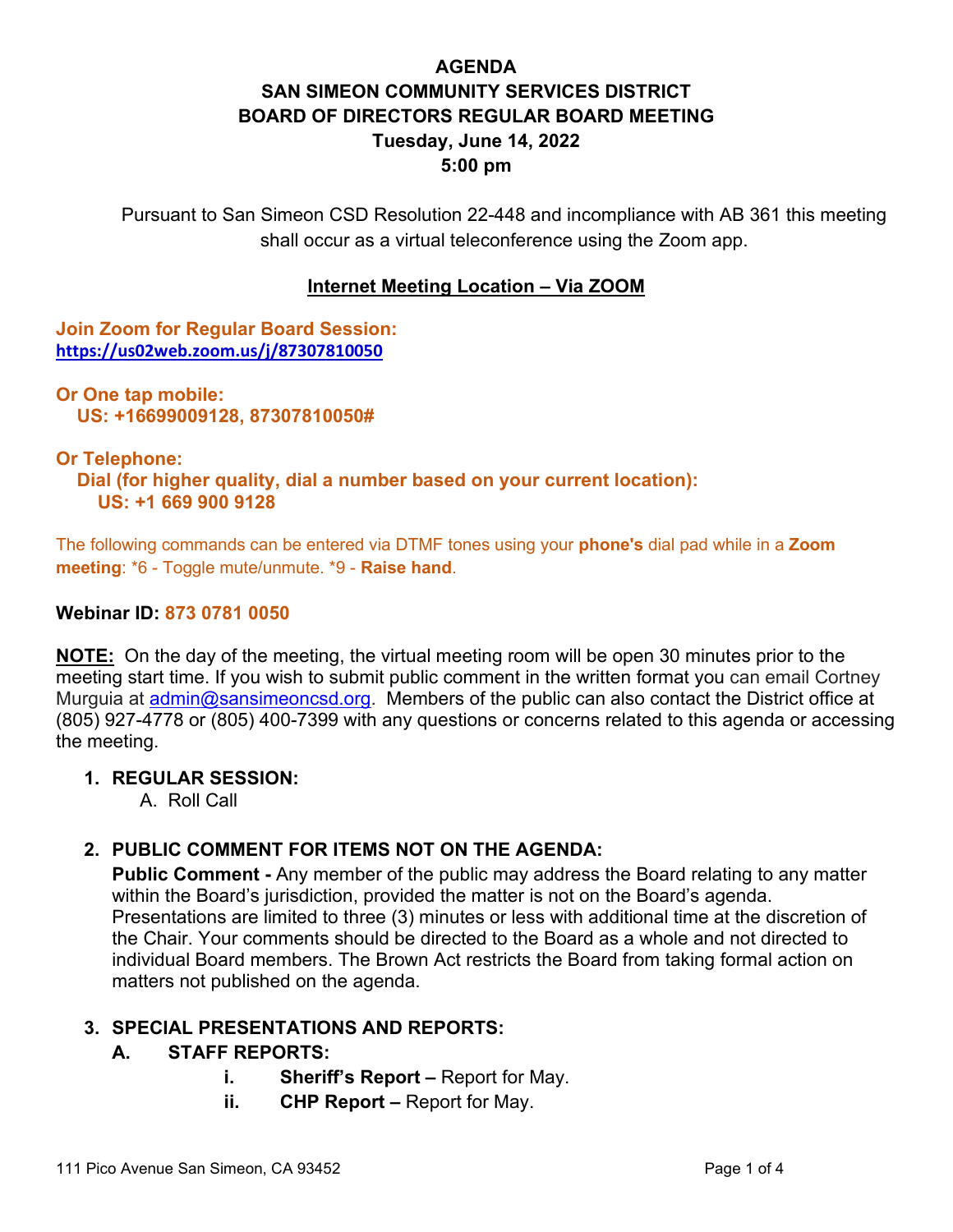- **iii. Superintendent's Report –** Summary of May Activities.
- **iv. General Manager's Report –** Summary of May Activities.
- **v. District Financial Summary –** Summary of May Financials.
- **vi. District Counsel's Report –** Summary of May Activities.
- **vii. Board Member Report –** Summary of May Activities.

## **B. AD-HOC & STANDING COMMITTEE REPORTS:**

- **i. Status Update** No Camping Ordinance in the District Boundary.
- **ii. Status Update**  Coastal Hazard Response Plan (CHRP).
- **iii. Status Update** Budget Committee.
- **iv. Status Update** Water Committee.

**Public Comment –** This public comment period provides an opportunity for members of the public to address the Board on matters discussed during Agenda Item #3 Special Presentations and Reports. If a member of the public wishes to speak at this time, Public Comment is limited to three (3) minutes.

## **4. CONSENT AGENDA ITEMS:**

**Public Comment –** This public comment period provides an opportunity for members of the public to address the Board on matters discussed during Agenda Item #4 Consent Agenda Items. If a member of the public wishes to speak at this time, Public Comment is limited to three (3) minutes.

- **A. ADOPTION OF RESOLUTION 22-449 TO CONTINUE VIRTUAL MEETINGS PURSUANT TO THE PROVISIONS OF AB 361.**
- **B. REVIEW AND APPROVAL OF MINUTES FOR THE REGULAR MEETING ON MAY 10, 2022.**
- **C. REVIEW AND APPROVAL OF MINUTES FOR THE SPECIAL MEETING ON MAY 26, 2022.**
- **D. REVIEW AND APPROVAL OF DISBURSEMENTS JOURNAL.**
- **E. ADOPTION OF RESOLUTION 22-450 APPROVING THE PROPOSITION 4 APPROPRIATION LIMIT FOR THE FISCAL YEAR 2022-2023.**
- **F. APPROVAL OF A TRANSFER OF FUNDS FROM THE MONEY MARKET ACCOUNT TO THE LOCAL AGENCY INVESTMENT FUND (LAIF) ACCOUNT IN THE AMOUNT OF \$900,000.00.**
- **G. APPROVAL OF JEFF OLIVEIRA TO BE A VOTING MEMBER OF THE WATER RESOURCES ADVISORY COMMITTEE (WRAC) ON BEHALF OF THE SAN SIMEON CSD.**
- **H. APPROVAL FOR STAFF TO WORK WITH THE LOCAL AREA FORMATION COMMISSION (LAFCO) ON MATTERS RELATED TO THE HORSE TROUGH CONSUMPTION.**
- **I. APPROVAL FOR STAFF TO DRAFT A WATER WILL SERVE LETTER AND BEGIN REVISIONS TO DISTRICT ORDINANCE NO. 102.**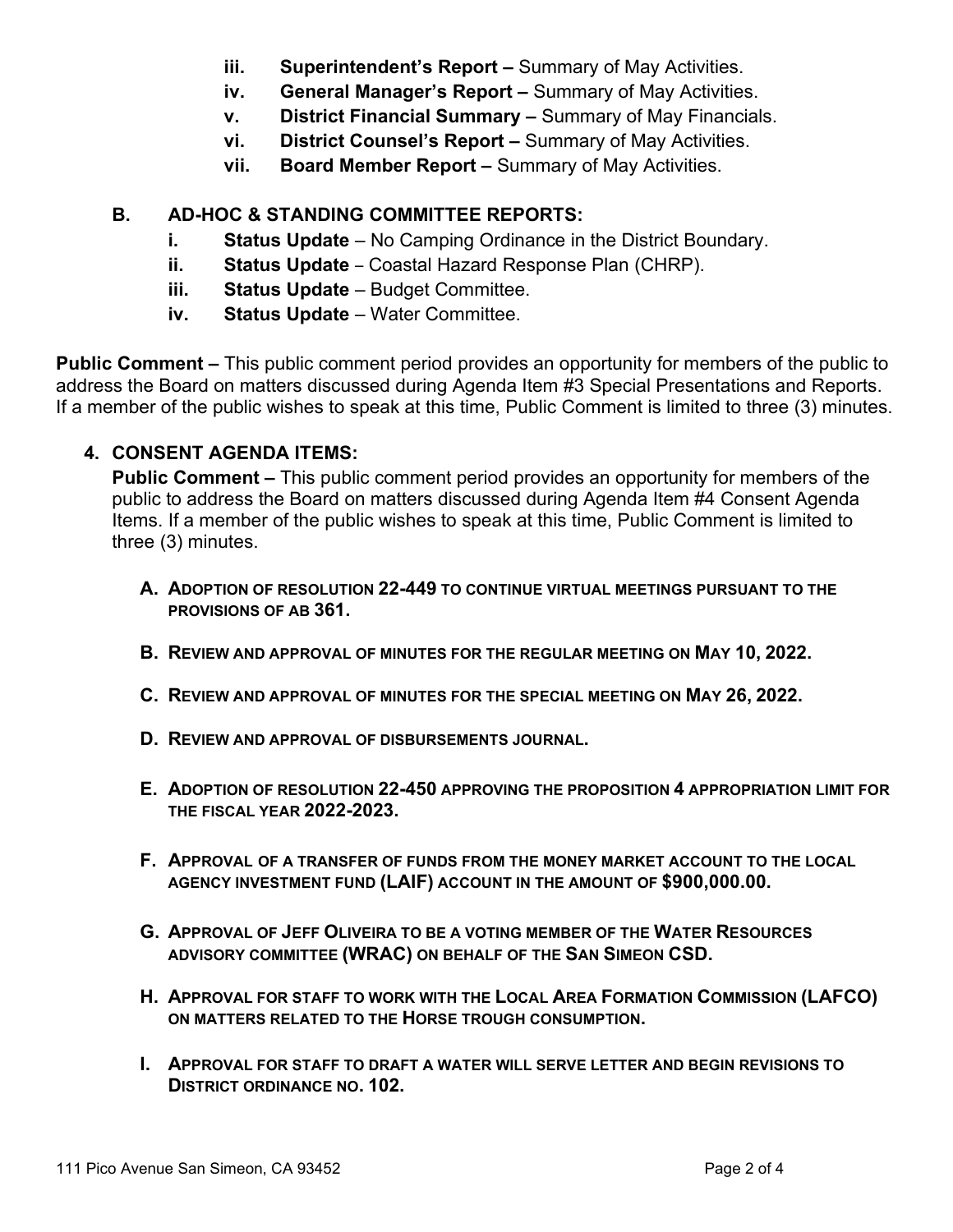### **5. PUBLIC HEARING:**

**Public Comment –** This public comment period provides an opportunity for members of the public to address the Board on matters discussed during Agenda Item #5 – Public Hearing items. If a member of the public wishes to speak at this time, Public Comment is limited to three (3) Minutes.

**A. CONSIDERATION OF ADOPTION OF RESOLUTION 22-451 APPROVING THE FISCAL YEAR BUDGET FOR 2022/2023.**

### **6. BUSINESS ACTION ITEMS:**

**Public Comment –** Public comment will be allowed for each individual business item. Members of the public wishing to speak on business items may do so when recognized by the Presiding Officer. If a member of the public wishes to speak at this time, Public Comment is limited to three (3) minutes per person for each business item.

- **A. BOARD DISCUSSION, CONSIDERATION, AND APPROVAL OF PROPOSALS RELATED TO GRANT WRITING SERVICES FOR THE PERIOD OF THREE YEARS.**
- **B. BOARD DISCUSSION, CONSIDERATION, AND APPROVAL OF PROPOSALS RELATED TO ENVIRONMENTAL PLANNING SERVICES FOR THE PERIOD OF THREE YEARS.**
- **C. DISCUSSION, CONSIDERATION, DIRECTION TO STAFF REGARDING THE DISTRICTS EXISTING LIABILITY INSURANCE POLICY WITH SPECIAL DISTRICT RISK MANAGEMENT AUTHORITY (SDRMA) RENEWAL.**
- **D. DISCUSSION, CONSIDERATION, AND APPROVAL OF THE RECOVERED ORGANIC WASTE PRODUCT PROCUREMENT POLICY.**
- **E. DIRECTION REGARDING A REQUEST FOR PROPOSAL RELATED TO SERVICES FOR OPERATIONS, MAINTENANCE AND GENERAL MANAGER SERVICES.**

#### **7. CLOSED SESSION:**

This public comment period provides an opportunity for members of the public to address the Board on Closed Session Agenda Items. Public Comment is limited to three (3) minutes.

The Board will adjourn to Closed Session to address the following items:

### **A. CONFERENCE WITH LEGAL COUNSEL - ANTICIPATED LITIGATION**

Exposure to litigation pursuant to paragraph (2) of subdivision (d) of Government Code Section §54956.9 – Ron Hurlbert

## **MEMBERS OF THE PUBLIC: Please Join Us for the Remainder of the Meeting – Part Two is Here:**